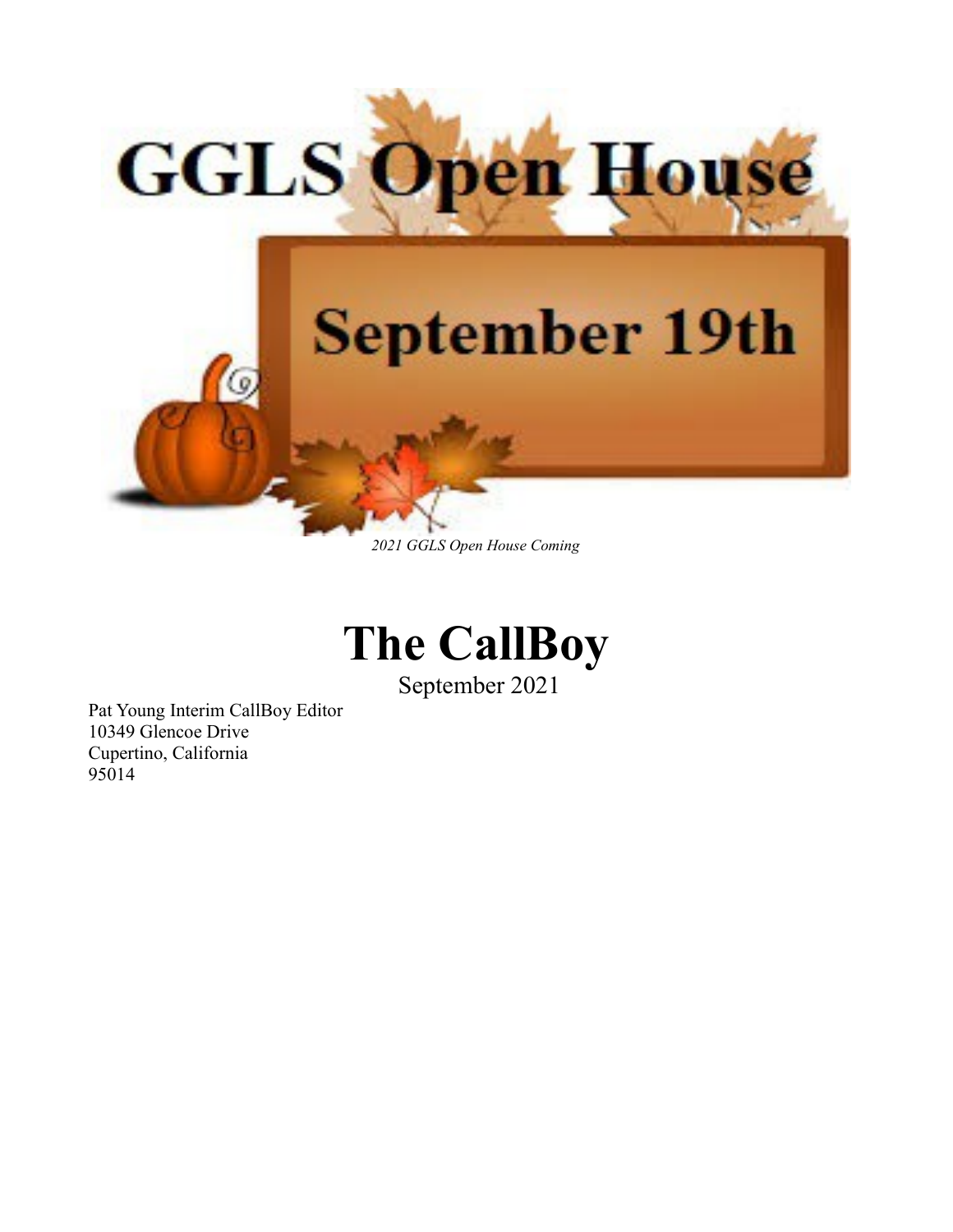# **The CallBoy Newsletter**

**Official Publication of the Golden Gate Live Steamers, Inc. Copyrighted 2021**

| <b>Tilden Park</b><br>2491 Grizzly Peak Blvd,<br>Orinda, California 94563                                                        |                    | Pat Young, Editor<br>$\frac{\text{phty95014}}{a}$ yahoo.com<br>September 2021 |                                                                                                                                                                                                | $A 501(c)(3)$ Non-Profit Museum<br>www.ggls.org or<br>www.goldengatels.org |
|----------------------------------------------------------------------------------------------------------------------------------|--------------------|-------------------------------------------------------------------------------|------------------------------------------------------------------------------------------------------------------------------------------------------------------------------------------------|----------------------------------------------------------------------------|
| <b>Officers</b>                                                                                                                  |                    |                                                                               |                                                                                                                                                                                                | <b>Membership</b>                                                          |
| President:                                                                                                                       | <b>Rick Reaves</b> | 510-479-3386                                                                  |                                                                                                                                                                                                | To qualify for membership, attend 2 monthly                                |
| Vice President:                                                                                                                  | Jon Sargent        | 510-233-6481                                                                  | meetings.                                                                                                                                                                                      | At the first meeting, please introduce                                     |
| Secretary:                                                                                                                       | Rich Croll         | 510-227-9174                                                                  |                                                                                                                                                                                                | yourself and obtain a membership application from                          |
| Treasurer:                                                                                                                       | John Lisherness    | 510-647-8443                                                                  | Membership chairman or Secretary. At the second                                                                                                                                                |                                                                            |
| Safety:                                                                                                                          | Jerry Kimberlin    | 510-809-7326                                                                  |                                                                                                                                                                                                | meeting, return your completed application, the yearly                     |
| Director at Large Mark Johnson                                                                                                   |                    | 510-889-9451                                                                  | prorated club dues, together with the \$25 initiation fee<br>and you are officially a member.                                                                                                  |                                                                            |
|                                                                                                                                  | Ombudsman          |                                                                               |                                                                                                                                                                                                |                                                                            |
| Matt Petach                                                                                                                      |                    | 408-256-2883                                                                  |                                                                                                                                                                                                | <b>CallBoy</b>                                                             |
| <b>GGLS Trust Fund Members</b><br>John Lisherness<br>Jerry Kimberlin (elected March 2015)<br>Ken Blonski (elected December 2019) |                    |                                                                               | Articles, pictures, photographs, items for sale or any<br>other information that would be of interest to the club<br>should be sent to Pat Young, the CallBoy editor at<br>phty95014@yahoo.com |                                                                            |
| <b>GGLS Committee Chair people</b><br>Sheldon Yee<br>Bits & Pieces:<br>Jerry Kimberlin<br><b>Boiler Testing:</b>                 |                    |                                                                               | the 19th!                                                                                                                                                                                      | Deadline for submittal to next month's issue is                            |

## **Calendar of Club Sponsored Events**

09/12/21 General Monthly Meeting/Board Meeting 09/19/21 GGLS Open House 09/25/21 Club facility reserved for John Smith 10/10/21 General Monthly Meeting/Board Meeting 11/14/21 General Monthly Meeting/Board Meeting 12/12/21 General Monthly Meeting/Annual Meeting/ Board Meeting

| Bits & Pieces:          | Sheldon Yee                 |
|-------------------------|-----------------------------|
| <b>Boiler Testing:</b>  | Jerry Kimberlin             |
| Building:               | <b>Rick Reaves</b>          |
| CallBoy Editor:         | Pat Young                   |
| Engine:                 | Mark Johnson                |
| Grounds:                | Andy Weber                  |
| High Track:             | Sheldon Yee                 |
| Librarian:              | Pat Young                   |
| Membership:             | <b>Sammy Tamez</b>          |
| Public Train:           | Walt Oellerich              |
| Refreshments:           | Walt Oellerich, Sheldon Yee |
| Rolling Stock:          | Rich Croll                  |
| Round House:            | Michael Smith               |
| Security:               | Jon Sargent                 |
| Signals:                | John Davis                  |
| <b>Technical Talks:</b> | Charlie Reiter              |
| Track:                  | John Lytle                  |
| Web Site:               | Pat Young                   |
|                         |                             |

## **Club Correspondence**

All correspondence to the Golden Gate Live Steamers should be sent to the secretary, Rich Croll at his email [railroc66@yahoo.com](mailto:railroc66@yahoo.com)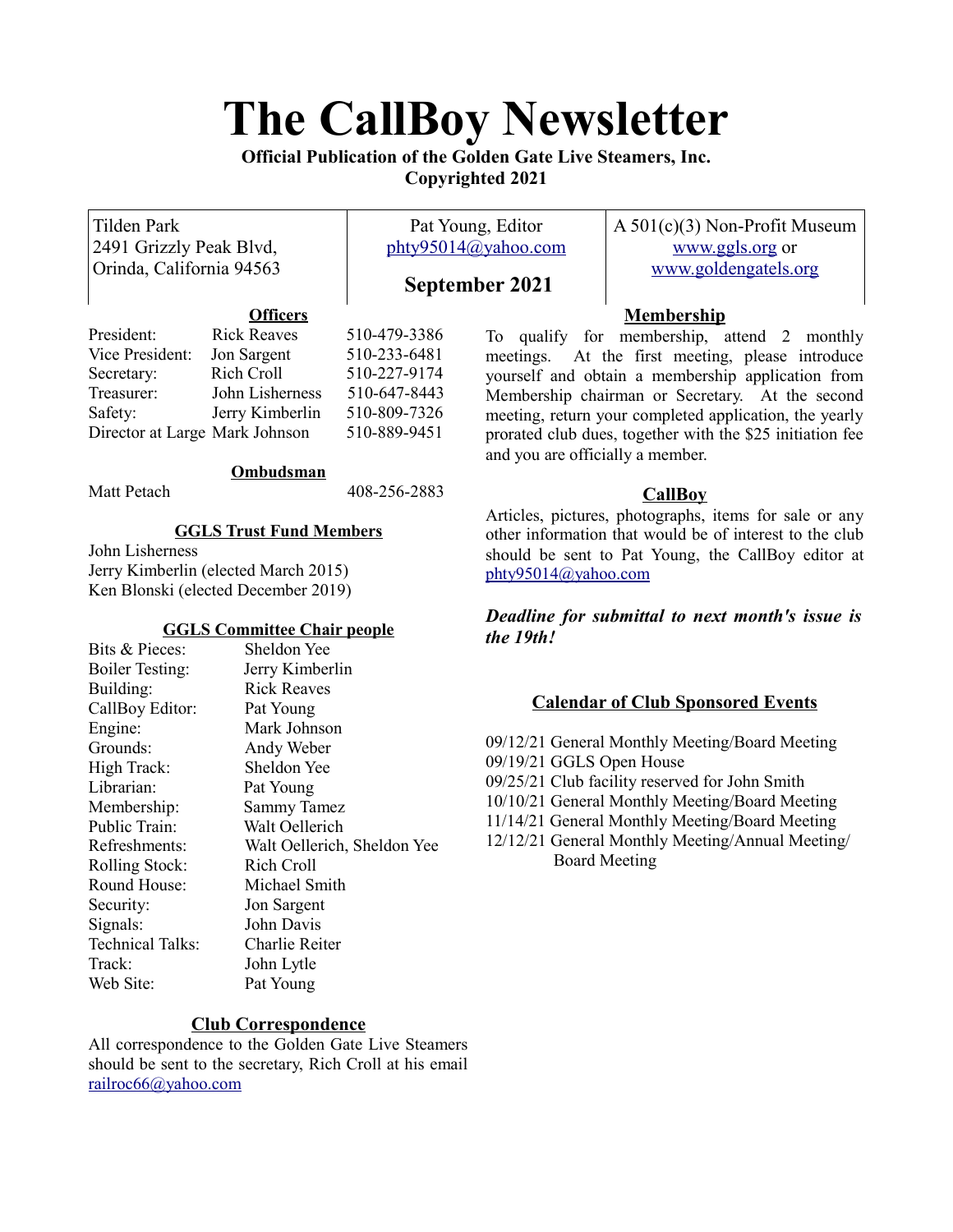

## **2021 Fall Meet Has Been Canceled but 2021 Fall Open House to Continue**

Sandy Morris announced that she & Bob were stepping down as co-chair of the Fall Meet & Open House and would not be attending, due to health  $\&$  safety concerns of the increased number of cases of COVID-19 and its variants. She thanked those who had volunteered to help.

During the New Business portion of the August General meeting a vote was taken on whether to hold the Fall Meet. The vote was to cancel the Meet.

The President then asked for a vote if we should hold the Fall Open House and the vote was to proceed with the Open House. The President emphasized this will be a low key event with the probable following events:

- \* Normal Open House hours from 11 am to 3 pm.
- \* We will provide hamburgers & hot dogs for the members with all the fixings funded by GGLS.
- \* We will have two Public Trains in operation.

\* The club house will be open as an Interpretive Center but the kitchen will be closed to the public.

\* All COVID protocols & regulations will be in place.

As always , the yearly meets need your help to run smoothly and the 2021 Fall Open House is no exception. We need all the help that we can get to act as docents, Public Train personnel, barbecue attendants and probably assorted people wranglers.

If you can help (if just for a little bit) or have questions, please contact President Rick Reeves [\(rmreaves@pacbell.net\)](mailto:rmreaves@pacbell.net) or Secretary Rich Croll [\(railroc66@yahoo.com\)](mailto:railroc66@yahoo.com).

## **GGLS Security Reminder** from Jon Sargent

As we are all volunteers, we need to help each other insure our GGLS facility is safe & secure when everyone has left our property. If you happen to be the last car leaving GGLS, would you please stop & park, and then walk around our property to insure all buildings are properly locked and the main power breaker is turned off in the club house. Please check the clubhouse windows  $\&$  double doors to see that its metal bar is in place. Remember: all combination locks should be immediately reset to 0000 after you open them.

We would appreciate your help with this. And if you find a padlock, window or door was left open or unlocked, please drop me an email so I can let the member know who left it that way.

Jon Sargent [jonsargent7@aol.com](mailto:jonsargent7@aol.com)

## GGLS CLUB GEAR

## **Club Gear Order Date Extended**

The Club Gear "Order By" date has been extended until Friday, October 1, 2021 to allow members more time to consider adding club gear to their holiday purchases for themselves, family members and friends.

There are other items available such as pullover crew neck sweatshirts, pull-over hoodies, polo shirts, ladies tank tops, v-neck tees and more which may not be listed on the order form in the last issue of the CallBoy.

Call Sandy Morris for more information at: (925)-240-9034

and be sure to include your name, phone number and best time to call back.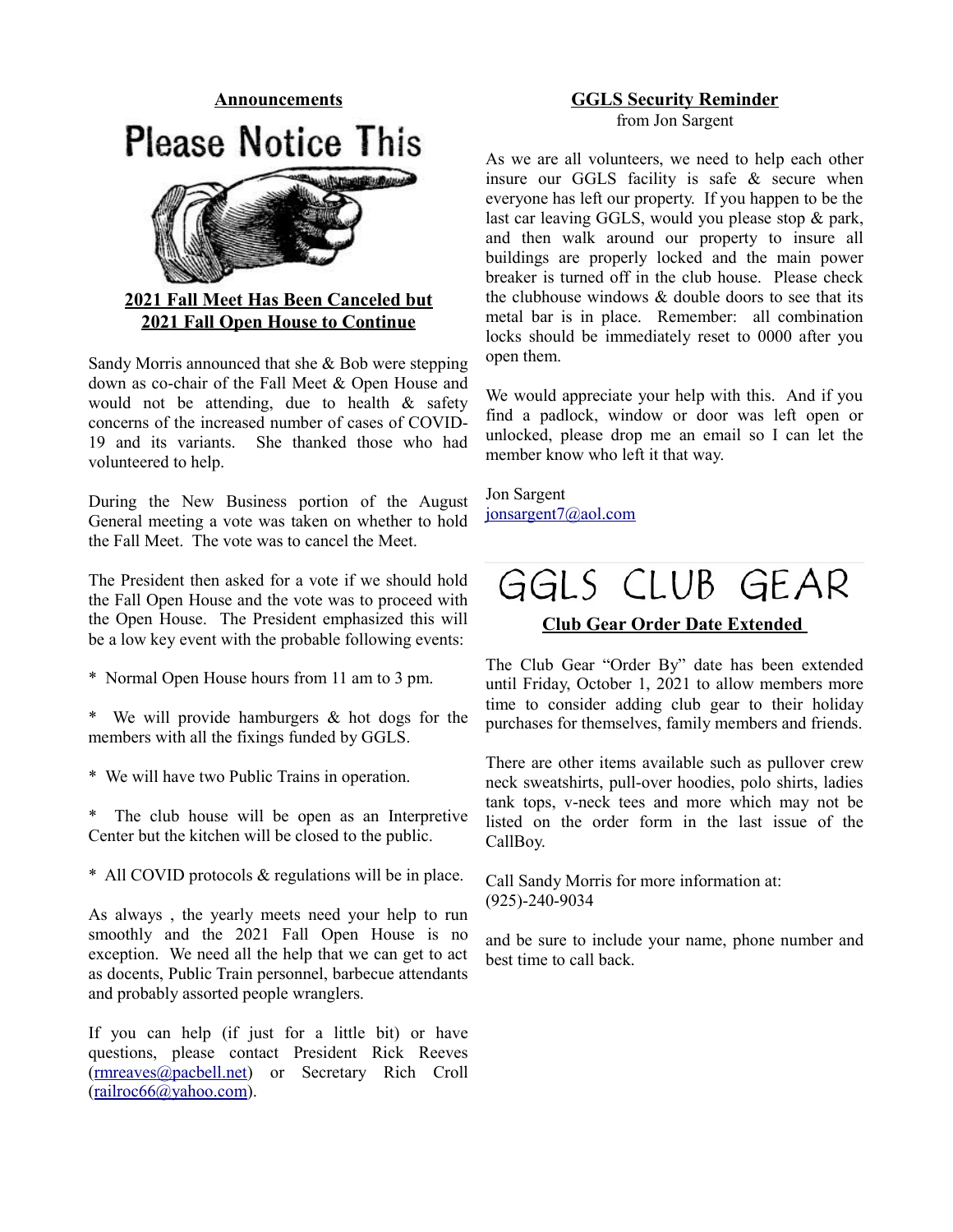

#### **PV&A's Joint Meet with GGLS & SVLS** October 23-24, 2021

It will be a great time for folks to join us and come see the progress made on our major project, the extension from Rabbit Flat to the Caboose Loop.

Over 1000' of new dual track from the ROW (in progress), through a 110' long curved tunnel (completed) to the 135' redwood trestle (completed) that has been patiently waiting to connect up to the main line.

For further information, opening time, directions and questions, please contact Mike Ward at: [tmikko@me.com](mailto:tmikko@me.com)

## **Minutes of the General Meeting**

The meeting was called to order at 10:02 AM by President Rick Reaves. There were 20+ members present.

## **Guests/New Members**

The following guests & new members were present and introduced themselves:



Alex O'Donnell,



Bill & Zenon Andrews,



Sarah & Charlie Buhre,



Siena & Sam Bruneth, Maria Chiarino,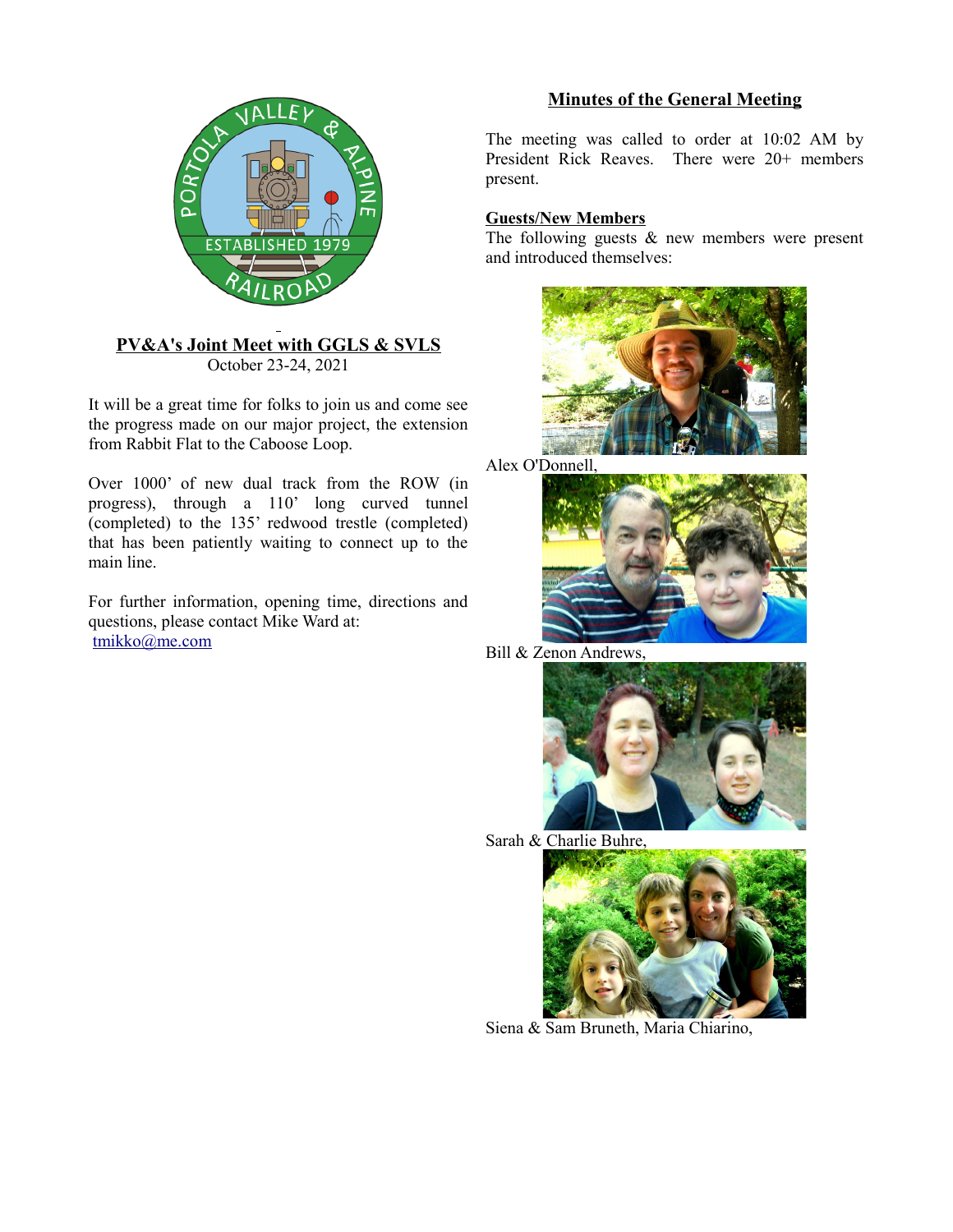

and Zechariah & TaShandra Ponder.

All submitted application for membership and please say 'Hi' to them if you see them at the track.

#### **Steaming/Railroad Activities**

Matt Petach ran on the Tunnel, Cut and Trestle Railroad in Southern California. It was designed with input from Walt Disney on the estate of Hollywood director John Hughes. It is about  $\frac{3}{4}$  of a mile long and has a 300' tunnel that is about 4 feet tall. It was recently revitalized by Allen Models after lying dormant for years.

Bruce Anderson visited the Swanton Pacific Railroad in Swanton, California and multiple components of the railroad suffered major damage during a wildfire last year. He mentioned they are starting workdays and are looking for young volunteers. Bruce also mentioned that August 7th was National Un-plug day, and he had some steam models displayed in his front yard. More on these can be found in this issue.

Jon Sargent went to the Nevada State Railroad Museum in Carson City Nevada. He mentioned that they had dual gauge track there like we have at the club.

Michael Smith reported that he, Jennifer, Mikey & Silvia had also gone to the Nevada State Railroad Museum in Carson City.

For more information, visit Nevada State Railroad Museum web site at: <https://carsonrailroadmuseum.org/>

#### **Officer Reports**

**President:** Nothing to report.

**Vice President:** Nothing to report.

**Secretary:** The club received an email asking if anyone remembered father & son Arthur Craig and George Craig. Rick Reaves replied that he had worked for many years with George.

**Safety:** Nothing to report.

**Treasurer:** John Lisherness reported on the clubs' finances. We are presently in good shape financially and any member wanting details can contact John directly.

#### **Committee Reports**

**Security:** Jon Sargent reported everything is working. He reminded members to check doors when leaving and it is up to the last person leaving to check that all doors are closed & locked, and the power shut off. Jon also suggested that members shut the gate while at the track other than Thursdays & Sundays since people seem to walk in if the gate is left open. Jon thanked Walt for washing the signs at the entrance.

**Buildings:** Rick Reaves has ordered paint to do the water tanks.

**Grounds:** Andy Weber reported that the grounds are in very good shape thanks to Jo Ann Miller & Bruce Anderson. Andy also pointed out that new members should see him to get the procedures for turning the water system on/off, and other procedures around the club site.

**Roundhouse:** Michael Smith mentioned that he has updated the Roundhouse Rules to clarify the rules concerning family members taking over a deceased members space. The club web page will be updated with this.

**Signals:** John Davis mentioned that the signal at the top of the hill on the inside track is misbehaving and advised members to be careful there. He said with more trains running and the track getting cleaner, most of the signals are working much better..

**Ground Track:** Nothing to report.

**High Track:** Nothing to report.

**Locomotives:** Mark Johnson had nothing to report. Rick Reaves asked about a locomotive training class and Paul Hirsh mentioned that the Hunter Atlantic was operational and available for training purposes.

Paul plans to add a second foot peg so a trainer  $\&$ trainee can both ride together on the tender. Rick suggested Paul organize a training class and he accepted.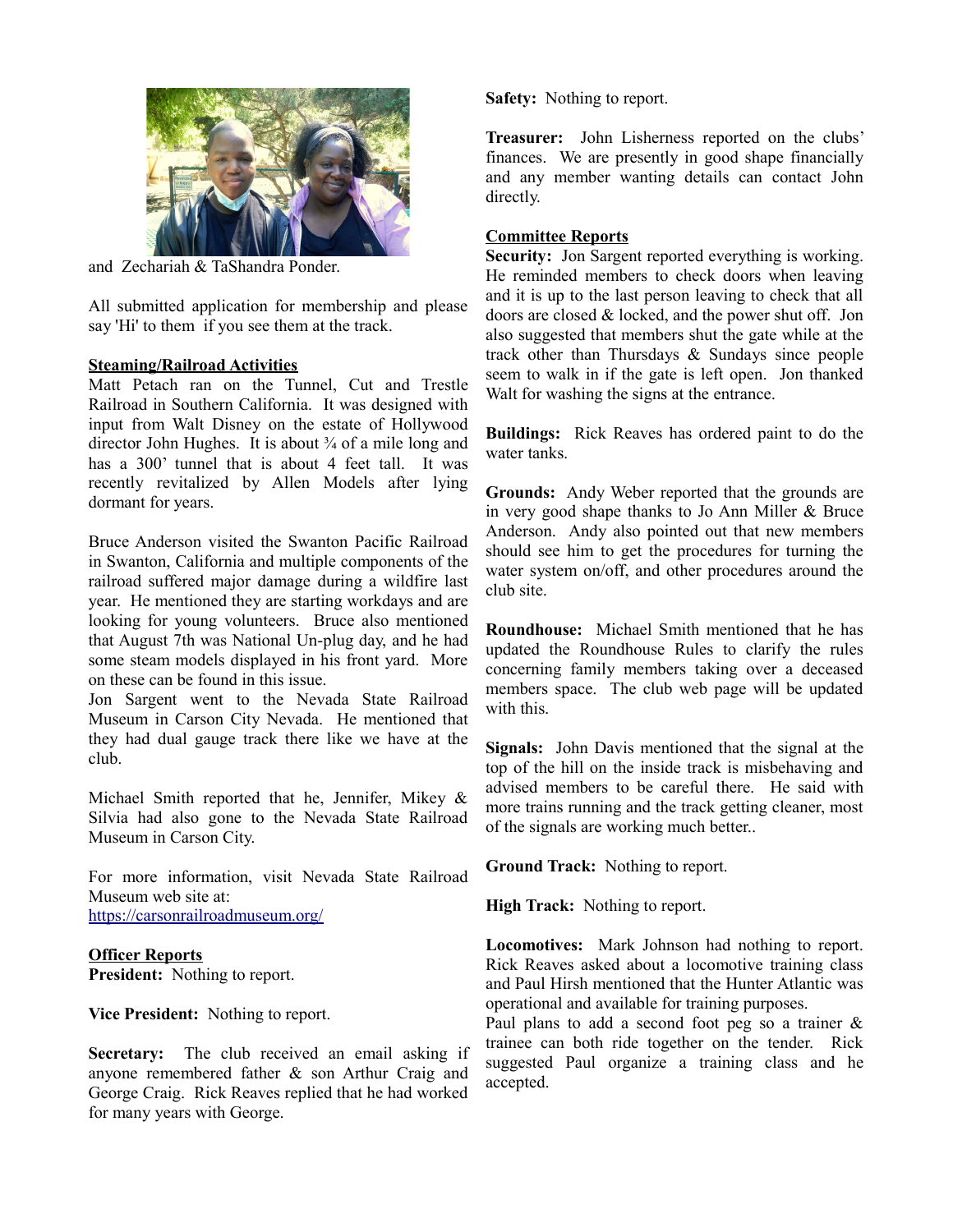**Rolling Stock:** Richard Croll installed a new set of Tom Bee swing bolster trucks with 1000 lbs springs on the first conductor's car. This should eliminate it bottoming out when riders are on the car. He also noted that he had recommended to the Public Train chairman that the two riding cars the members use be rebuilt & repainted to match the rest of the Public Train cars so we will have 14 cars available for the Open House. Two of the cars would still be left in the Clerici barn for members to use.

**Public Train:** Walter Oellerich said he got railroaded just like Paul. He also mentioned that with the 1000 lbs springs he can now ride the conductor's car. He reported that the Public Train Crew is running well past 3 PM on Sundays. He also mentioned that the public misses Bill Smith's Thomas the Tank Engine. Once again, he thanked all the Public Train Crew for their work.

**Callboy:** Pat Young reminded members to contact him if they don't receive either the printed or online Callboy.

**Builders Group:** Pat has several videos ready to be posted as CallBoy space permits.

**Library:** Pat asked members to please take the surplus books and they couldn't leave if they did not.

**Membership:** Sam Tamez noted we have several guests who plan to join.

#### **Old Business**

Underground drain: Andy Weber said we will need a backhoe operator when we do this job, hopefully this fall.

#### **New Business**

**Fall Meet:** Rick Reaves asked for a vote by the show of hand if we should hold the Fall Meet. The vote was to cancel the Meet.

**Fall Open House:** The President asked for a vote if we should hold the Fall Open House and the vote was to proceed with the Open House. Rick emphasized this will be a low key event.

The meeting was adjourned at 10:41 AM.

#### **Minutes of the Board Meeting**

The meeting was called to order at 11:05 AM by President Rick Reaves. All members of the Board were present as well as the Ombudsman. A motion was made by Jerry Kimberlin, seconded by Mark Johnson, to approve the minutes of the July Board Of Directors meeting. The motion passed.

#### **Old Business**

**Rules Violation:** Rick Reaves sent a warning letter, and the member has agreed to follow the rules. The matter is considered closed.

**Shed:** Paul Krommenhoek and Marc Foster presented plans for a storage shed off the High Track transfer table. Jerry Kimberlin made a motion to approve. Seconded by Richard Croll. Motion passed. Jon Sargent will take to Park District for approval.

**Rolling Stock:** Richard Croll asked the Board for permission to purchase Tom Bee trucks and other hardware to bring the two additional riding cars up to the same standards as the other Public Train cars. The consensus of the Board was that this was regular maintenance and did not need specific approval.

#### **New Business**

**Headset Purchase:** John Davis asked the board about obtaining headsets for the radios used by the Public Train crew. The consensus of the Board was that this is a regular maintenance item and does not need approval.

**Non-cash Donations:** It was brought to the Board's attention that members of the public have asked if they can donate using a credit card. The Treasurer had no objection. Various ideas were discussed and Matt Petach will investigate and report back to the Board.

**Electric Gate:** Mark Johnson suggested we consider installing an electric gate at our entrance. The Board agreed with the idea, and Mark & Jon Sargent will get estimates.

Meeting adjourned at 11:32 AM.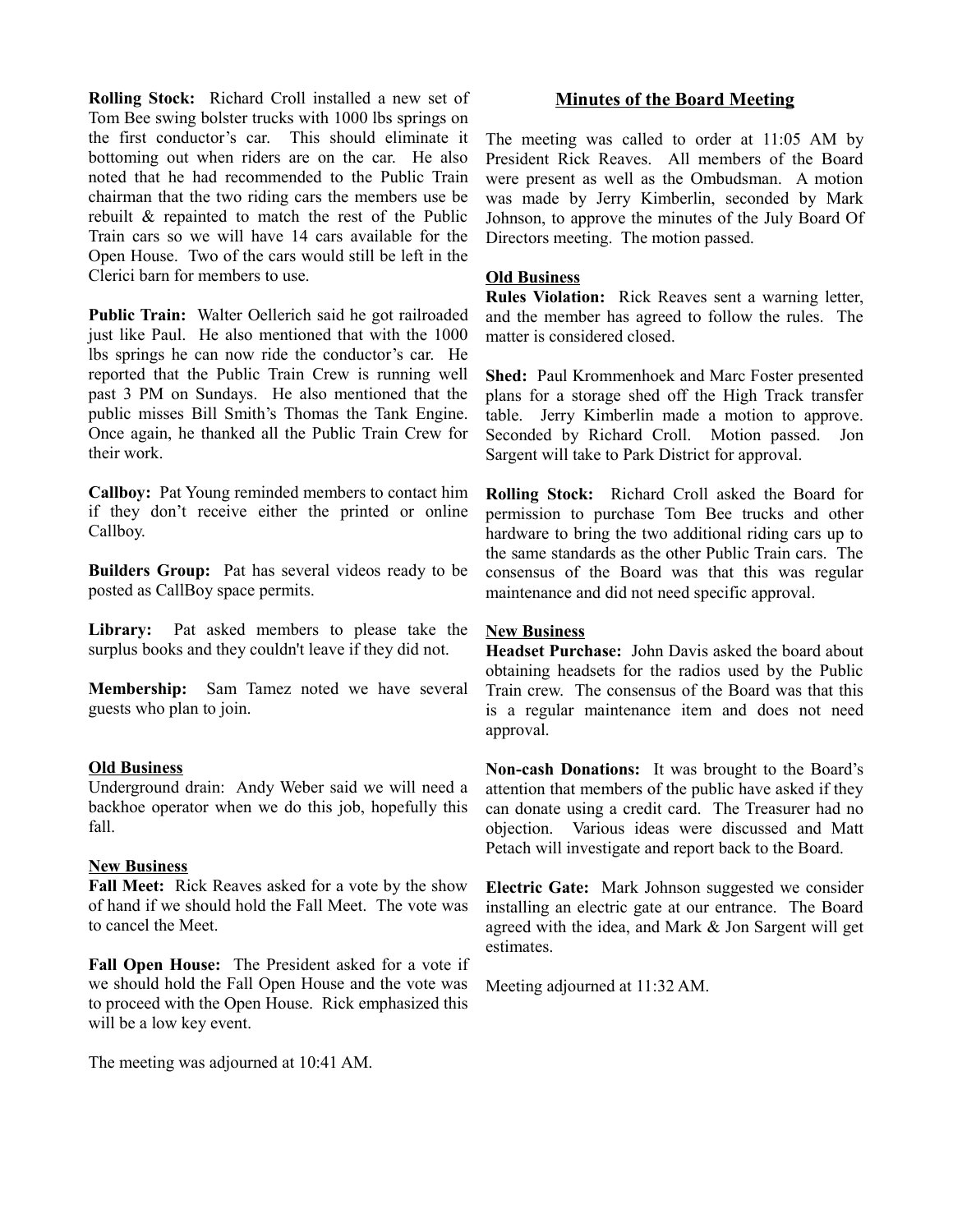#### **Signals Report** Submitted by John Davis

All signals are currently working properly. I think the occupancy signal at the top of the hill on the inside loop that was showing a false red may have been fixed. There was a faulty rail connection that was repaired but that may not have been the only problem so I need to rely on you to report problems. If anyone sees a false red on this signal in the future, please let me know [\(48jrd@sbcglobal.net\)](mailto:48jrd@sbcglobal.net), so I can do further testing & repairs.

#### **Bits and Pieces**



John Lisherness: A comparison between a cast-iron track "FROG" and a welded-up frog,



a tangent jig to assist in the proper layout.



Other miscellaneous object include a ball valve and plans.

## **RG20 Steam Brake Repairs**

Submitted by John Davis

The RG20 steam brake system overhaul has been completed where the brake cylinders were lined with bronze sleeves and re-bored. Bronze bearings were added to the piston rods and the pistons were modified slightly and new Viton o-rings installed. The brake shoes required some additional machining and were re-lined. A spring was then added to each brake lever to center the shoes on the drive wheels.

The brakes now work properly.

#### **Second Conductor Car Brake Valve Replacement** Submitted by John Davis

There are two conductor cars that are used on our Public Train and the air brake valves on the two cars were different where the valve on the second car wouldn't allow the engineer to apply the brakes (a safety concern). It was decided to make them the same so all conductors would know how to operate both cars and the engineer would be able to apply brakes. The brake valve has been replaced on the second car but needs to be tested.

#### **Machining Corrected Piston Valves** By Jerry Kimberlin



Here is a photo of a piston valve I am making for Bruce Anderson's Harley 0-4-0T. The Little Engines drawing for the valves is wrong and am machining a correct one. I have made several of these and this set will be for Harley.